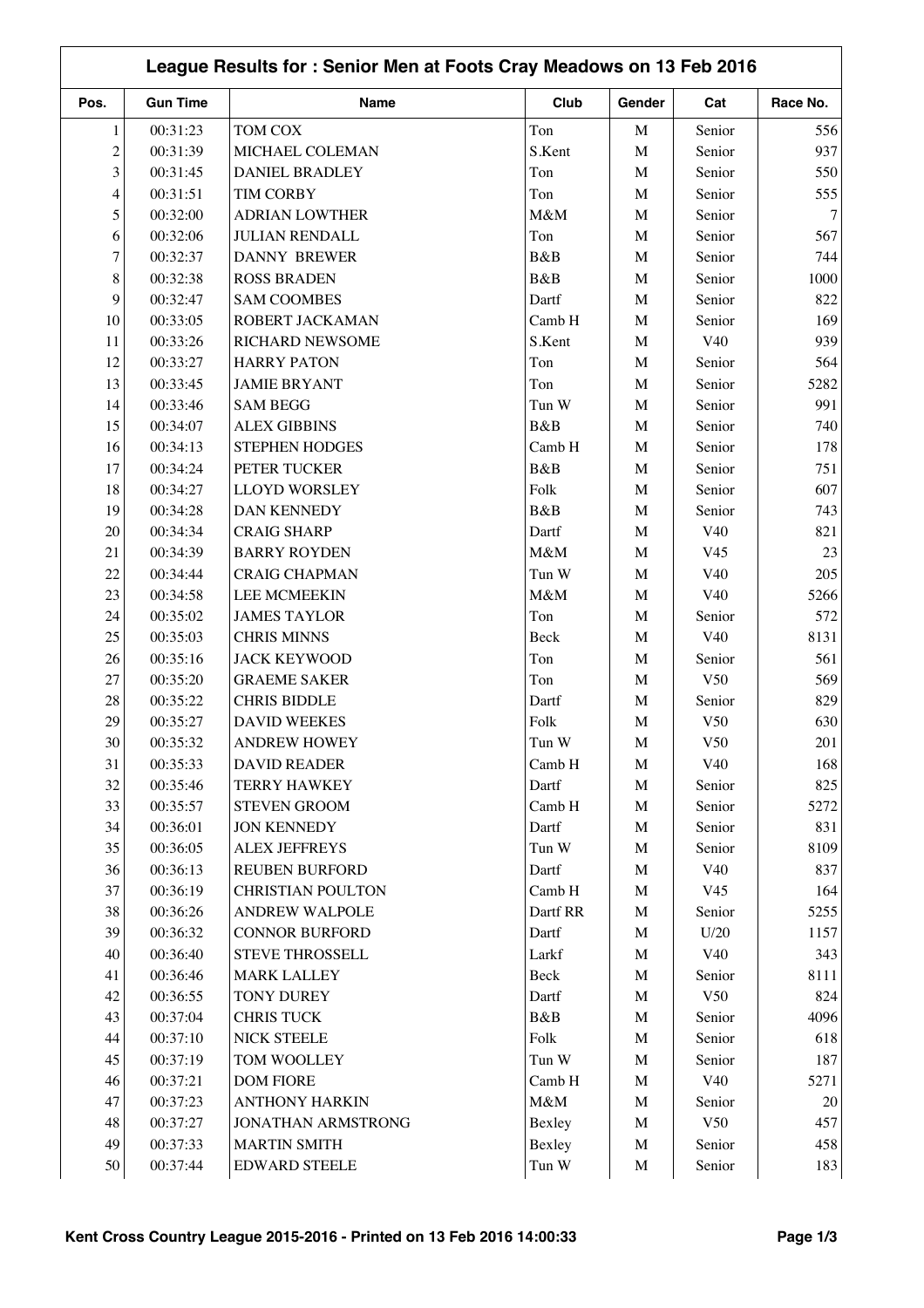| League Results for: Senior Men at Foots Cray Meadows on 13 Feb 2016 |                 |                        |                  |             |                 |          |
|---------------------------------------------------------------------|-----------------|------------------------|------------------|-------------|-----------------|----------|
| Pos.                                                                | <b>Gun Time</b> | <b>Name</b>            | Club             | Gender      | Cat             | Race No. |
| 51                                                                  | 00:37:58        | <b>LUIS CRANE</b>      | Bexley           | $\mathbf M$ | Senior          | 456      |
| 52                                                                  | 00:38:01        | <b>TOMMY TAYLOR</b>    | Bexley           | M           | Senior          | 8133     |
| 53                                                                  | 00:38:08        | <b>JOHN CREANE</b>     | S.Kent           | $\mathbf M$ | V40             | 938      |
| 54                                                                  | 00:38:11        | <b>JEREMY CARNELL</b>  | Camb H           | $\mathbf M$ | V <sub>55</sub> | 176      |
| 55                                                                  | 00:38:16        | <b>TERRY EVEREST</b>   | Tun W            | $\mathbf M$ | Senior          | 199      |
| 56                                                                  | 00:38:22        | <b>CARL GARDNER</b>    | Dartf            | $\mathbf M$ | Senior          | 835      |
| 57                                                                  | 00:38:35        | <b>MARTIN TAYLOR</b>   | Padd W           | $\mathbf M$ | V <sub>45</sub> | 465      |
| 58                                                                  | 00:38:42        | <b>ADAM STYLES</b>     | Ton              | $\mathbf M$ | V <sub>40</sub> | 571      |
| 59                                                                  | 00:38:43        | <b>MARTIN JENNER</b>   | Bexley           | $\mathbf M$ | Senior          | 455      |
| 60                                                                  | 00:38:44        | STUART WATERMAN        | Dartf            | M           | Senior          | 827      |
| 61                                                                  | 00:38:46        | MARK PITCAIRN-KNOWLES  | Ton              | M           | V <sub>50</sub> | 565      |
| 62                                                                  | 00:38:51        | PETE RIDER             | Folk             | $\mathbf M$ | V <sub>45</sub> | 620      |
| 63                                                                  | 00:38:53        | <b>DANIEL WITT</b>     | S'oaks AC        | $\mathbf M$ | V40             | 847      |
| 64                                                                  | 00:38:59        | <b>CHRIS DESMOND</b>   | S'oaks AC        | M           | V50             | 5270     |
| 65                                                                  | 00:39:02        | <b>RICHARD BYFORD</b>  | B&B              | $\mathbf M$ | Senior          | 756      |
| 66                                                                  | 00:39:14        | <b>LEWIS CAIELS</b>    | Bexley           | $\mathbf M$ | U/20            | 1171     |
| 67                                                                  | 00:39:20        | <b>DES ADKINSON</b>    | Dartf            | M           | Senior          | 8134     |
| 68                                                                  | 00:39:29        | <b>SIMON HOWDEN</b>    | Tun W            | $\mathbf M$ | V <sub>45</sub> | 207      |
| 69                                                                  | 00:39:39        | WILLIAM SMITH          | S.Kent           | $\mathbf M$ | Senior          | 941      |
| 70                                                                  | 00:39:54        | <b>HARRY COLINS</b>    | Med Tri          | $\mathbf M$ | Senior          | 402      |
| 71                                                                  | 00:40:05        | RICHARD ALLEN          | Weald Tri        | $\mathbf M$ | Senior          | 111      |
| 72                                                                  | 00:40:17        | <b>MARC O'SHEA</b>     | G'wich T         | $\mathbf M$ | Senior          | 5274     |
| 73                                                                  | 00:40:19        | <b>GARETH WILLIAMS</b> | M&M              | $\mathbf M$ | V <sub>45</sub> |          |
| 74                                                                  | 00:40:23        | <b>DEREK GEORGE</b>    | I&I              | $\mathbf M$ | V40             | 56       |
| 75                                                                  | 00:40:29        | <b>CAMERON KNAPP</b>   | Ton              | M           | Senior          | 8128     |
| 76                                                                  | 00:40:32        | <b>SIMON NEVILLE</b>   | G'wich T         | M           | V50             | 271      |
| 77                                                                  | 00:40:35        | <b>ANDREW JOAD</b>     | Tun W            | $\mathbf M$ | V50             | 203      |
| 78                                                                  | 00:40:37        | <b>CLEM DIXON</b>      | Camb H           | $\mathbf M$ | V50             | 163      |
| 79                                                                  | 00:40:41        | <b>MARTIN HAWKINS</b>  | Camb H           | $\mathbf M$ | V50             | 166      |
| $80\,$                                                              |                 |                        |                  |             | V60             |          |
|                                                                     | 00:40:43        | <b>ALAN NEWMAN</b>     | Padd W<br>Camb H | M           |                 | 463      |
| 81                                                                  | 00:40:43        | <b>ALAN BLACK</b>      |                  | M           | V <sub>60</sub> | 182      |
| 82<br>83                                                            | 00:40:50        | <b>STEVE PAIRMAN</b>   | B&B              | $\mathbf M$ | V50             | 5263     |
|                                                                     | 00:41:05        | <b>HARRI FAULKNER</b>  | Bexley           | $\mathbf M$ | Senior          | 8132     |
| 84                                                                  | 00:41:13        | <b>GEOFF TURNER</b>    | Tun W            | $\mathbf M$ | V50             | 195      |
| 85                                                                  | 00:41:31        | <b>ANDREW ARCHER</b>   | $I\&I$           | $\mathbf M$ | V45             | 48       |
| 86                                                                  | 00:41:42        | <b>ED OSBORNE</b>      | Beck             | $\mathbf M$ | V40             | 135      |
| 87                                                                  | 00:41:57        | <b>MARK PYWELL</b>     | I&I              | $\mathbf M$ | V40             | 65       |
| 88                                                                  | 00:42:02        | <b>JON HUNTER</b>      | Bexley           | $\mathbf M$ | V50             | 459      |
| 89                                                                  | 00:42:11        | <b>DARREN CREW</b>     | Folk             | $\mathbf M$ | V45             | 614      |
| 90                                                                  | 00:42:27        | <b>JON IVES</b>        | Dartf            | $\mathbf M$ | V <sub>45</sub> | 839      |
| 91                                                                  | 00:42:32        | MICHAEL RUSSELL        | Tun W            | $\mathbf M$ | V <sub>45</sub> | 191      |
| 92                                                                  | 00:42:36        | <b>DUNCAN RALPH</b>    | Ton              | $\mathbf M$ | V45             | 566      |
| 93                                                                  | 00:42:40        | PETER GRIFFITHS        | Bexley           | $\mathbf M$ | V50             | 450      |
| 94                                                                  | 00:42:45        | <b>MAL PIRES</b>       | Camb H           | $\mathbf M$ | V45             | 8103     |
| 95                                                                  | 00:42:48        | <b>ALUN RODGERS</b>    | $M\&M$           | $\mathbf M$ | V <sub>45</sub> | 10       |
| 96                                                                  | 00:42:51        | <b>ANDY BROWN</b>      | Bexley           | $\mathbf M$ | V45             | 8130     |
| 97                                                                  | 00:42:57        | DARREN HARGER          | I&I              | $\mathbf M$ | V40             | 54       |
| 98                                                                  | 00:43:08        | <b>ANDY LAWES</b>      | B&B              | $\mathbf M$ | V60             | 742      |
| 99                                                                  | 00:43:12        | <b>JAMES GRAHAM</b>    | S'oaks AC        | $\mathbf M$ | V <sub>60</sub> | 848      |
| 100                                                                 | 00:43:38        | <b>MARK ASHBY</b>      | Camb H           | $\mathbf M$ | V50             | 5259     |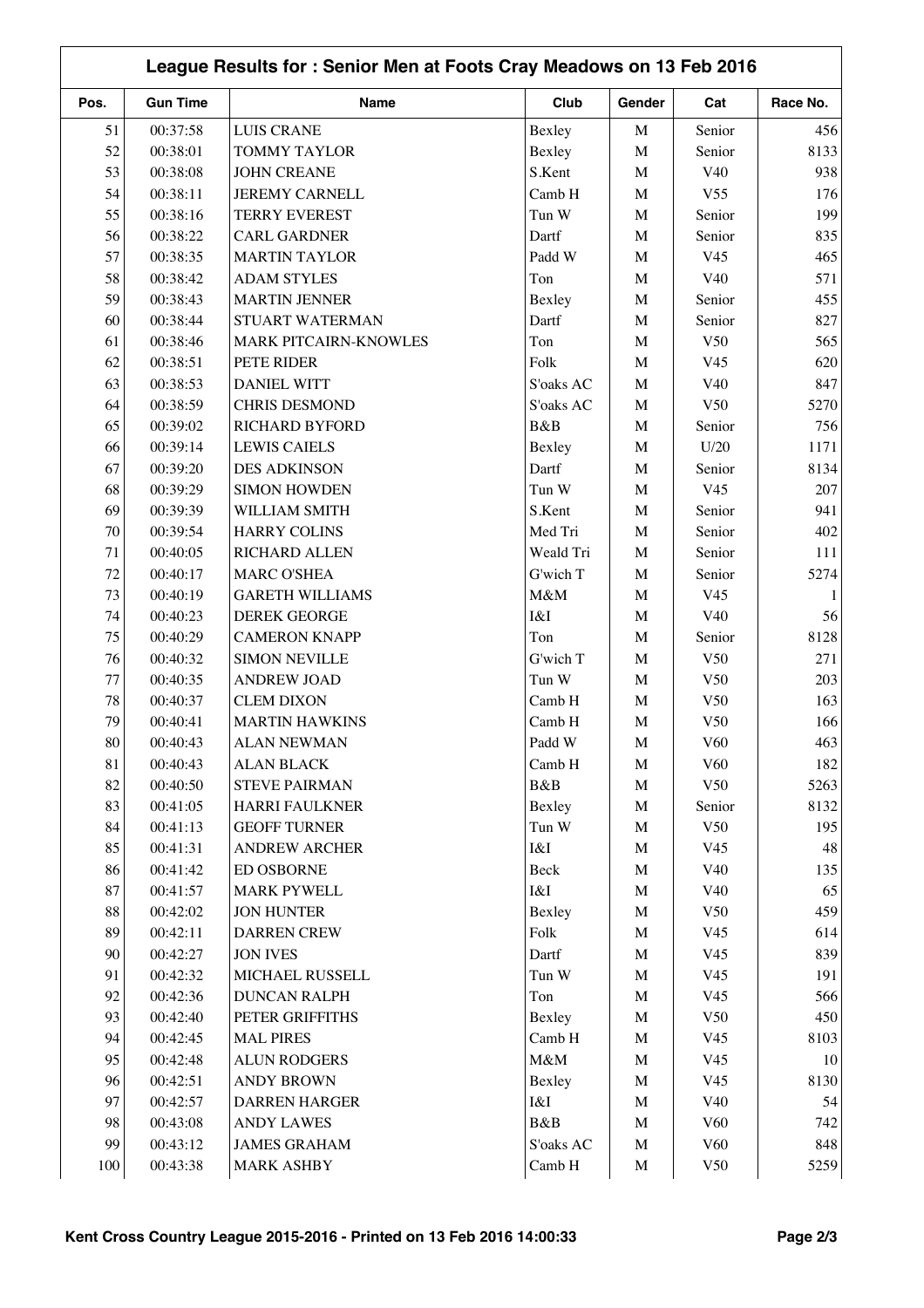| League Results for: Senior Men at Foots Cray Meadows on 13 Feb 2016 |                 |                         |           |        |                 |          |
|---------------------------------------------------------------------|-----------------|-------------------------|-----------|--------|-----------------|----------|
| Pos.                                                                | <b>Gun Time</b> | <b>Name</b>             | Club      | Gender | Cat             | Race No. |
| 101                                                                 | 00:44:10        | <b>JASON BROWNE</b>     | Dartf     | M      | V <sub>40</sub> | 840      |
| 102                                                                 | 00:44:24        | <b>CHRIS GOSDEN</b>     | Bexley    | M      | V <sub>45</sub> | 8135     |
| 103                                                                 | 00:44:30        | <b>IAN MARSHALL</b>     | Camb H    | M      | V <sub>65</sub> | 174      |
| 104                                                                 | 00:44:46        | <b>CAIN BRADLEY</b>     | Ton       | M      | V <sub>55</sub> | 8126     |
| 105                                                                 | 00:44:51        | <b>JIM FAULKNER</b>     | Bexley    | M      | V <sub>50</sub> | 7068     |
| 106                                                                 | 00:45:04        | <b>GARY JONES</b>       | Weald Tri | M      | V <sub>50</sub> | 128      |
| 107                                                                 | 00:45:08        | <b>ANDY PAGE</b>        | Tun W     | M      | V <sub>50</sub> | 4098     |
| 108                                                                 | 00:45:24        | <b>CHARLES WHITMORE</b> | Ton       | M      | V <sub>50</sub> | 575      |
| 109                                                                 | 00:46:04        | <b>PAUL BROWNING</b>    | Beck      | M      | V <sub>55</sub> | 133      |
| 110                                                                 | 00:47:05        | PETER RICHARDSON        | Tun W     | M      | V <sub>60</sub> | 198      |
| 111                                                                 | 00:48:14        | PETER HADLEY            | Camb H    | M      | V <sub>65</sub> | 179      |
| 112                                                                 | 00:49:09        | <b>ANDREW SMALL</b>     | Beck      | M      | V <sub>55</sub> | 139      |
| 113                                                                 | 00:51:20        | <b>MAURICE MARCHANT</b> | Ton       | M      | V <sub>65</sub> | 562      |
| 114                                                                 | 00:51:39        | <b>SIMON YOUNG</b>      | Folk      | M      | V50             | 987      |
| 115                                                                 | 00:52:54        | <b>GRAHAME EKE</b>      | Folk      | M      | V <sub>60</sub> | 604      |
| 116                                                                 | 01:11:44        | <b>COLIN CARPENTER</b>  | M&M       | M      | V65             | 3        |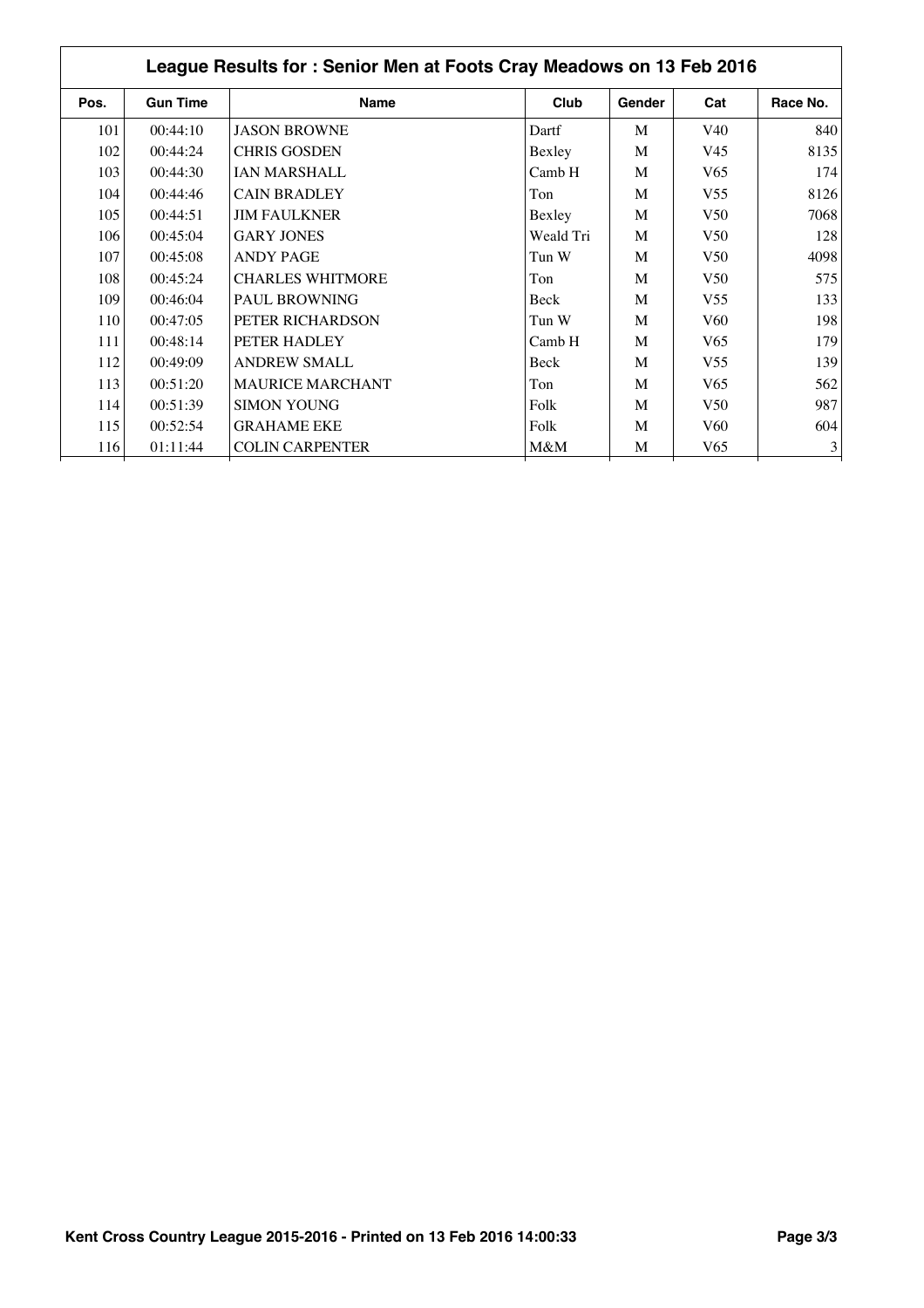|                | League Results for: Senior Women at Foots Cray Meadows on 13 Feb 2016 |                          |           |                           |                 |          |  |
|----------------|-----------------------------------------------------------------------|--------------------------|-----------|---------------------------|-----------------|----------|--|
| Pos.           | <b>Gun Time</b>                                                       | Name                     | Club      | Gender                    | Cat             | Race No. |  |
| $\mathbf{1}$   | 00:18:14                                                              | NIAMH BRIDSON-HUBBARD    | B&B       | ${\bf F}$                 | U/20            | 6094     |  |
| $\overline{c}$ | 00:19:12                                                              | <b>CAROLE PENLINGTON</b> | B&B       | ${\bf F}$                 | V40             | 688      |  |
| 3              | 00:19:39                                                              | TINA OLDERSHAW           | Padd W    | F                         | V <sub>45</sub> | 470      |  |
| 4              | 00:19:41                                                              | <b>MARIA HESLOP</b>      | Padd W    | ${\bf F}$                 | V <sub>45</sub> | 473      |  |
| 5              | 00:19:54                                                              | <b>SARAH SHEPHEARD</b>   | Padd W    | ${\bf F}$                 | Senior          | 471      |  |
| 6              | 00:20:01                                                              | <b>LUCY MARLOW</b>       | Camb H    | ${\bf F}$                 | Senior          | 668      |  |
| $\overline{7}$ | 00:20:18                                                              | <b>SARAH BELAON</b>      | B&B       | ${\bf F}$                 | Senior          | 684      |  |
| 8              | 00:20:26                                                              | <b>CLAIRE DAY</b>        | Padd W    | ${\bf F}$                 | V35             | 472      |  |
| 9              | 00:20:37                                                              | ANOUSHKA JOHNSON         | Dartf     | ${\bf F}$                 | V40             | 657      |  |
| 10             | 00:20:42                                                              | STEPHANIE HEARN          | M&M       | ${\bf F}$                 | Senior          | 32       |  |
| 11             | 00:20:49                                                              | <b>JENNY FOWLER</b>      | M&M       | $\overline{F}$            | V35             | 30       |  |
| 12             | 00:20:55                                                              | <b>DONNA MEWIS</b>       | Beck      | $\overline{F}$            | V <sub>45</sub> | 155      |  |
| 13             | 00:20:57                                                              | <b>LAURA PORTWAY</b>     | Camb H    | $\overline{F}$            | Senior          | 8125     |  |
| 14             | 00:21:27                                                              | <b>CARA OLIVER</b>       | Camb H    | $\overline{F}$            | V <sub>40</sub> | 671      |  |
| 15             | 00:21:34                                                              | <b>ZOE NEALE</b>         | Folk      | ${\bf F}$                 | V <sub>40</sub> | 600      |  |
| 16             | 00:21:36                                                              | <b>MELODY KANE</b>       | B&B       | ${\bf F}$                 | Senior          | 693      |  |
| 17             | 00:21:46                                                              | <b>MELISSA BERRY</b>     | Ton       | $\boldsymbol{\mathrm{F}}$ | U/20            | 6103     |  |
| 18             | 00:21:52                                                              | <b>CATHY GILL</b>        | Tun W     | ${\bf F}$                 | Senior          | 8123     |  |
| 19             | 00:21:57                                                              | <b>KATE MARCHANT</b>     | Beck      | ${\bf F}$                 | V <sub>45</sub> | 154      |  |
| 20             | 00:22:03                                                              | <b>JILLIAN HOLFORD</b>   | Tun W     | F                         | V40             | 214      |  |
| 21             | 00:22:05                                                              | <b>JENNY NEAL</b>        | B&B       | F                         | V <sub>45</sub> | 695      |  |
| 22             | 00:22:09                                                              | <b>CANDY HAWKINS</b>     | Ashf AC   | $\mathbf F$               | V <sub>40</sub> | 818      |  |
| 23             | 00:22:09                                                              | SOPHIE JOHNSON           | G'wich T  | ${\bf F}$                 | Senior          | 272      |  |
| 24             | 00:22:20                                                              | LUCY PITCAIRN-KNOWLES    | Ton       | ${\bf F}$                 | V <sub>50</sub> | 547      |  |
| 25             | 00:22:30                                                              | <b>SARAH DOWLING</b>     | G'wich T  | ${\bf F}$                 | V <sub>45</sub> | 269      |  |
| 26             | 00:22:45                                                              | <b>SARA ELMQVIST</b>     | B&B       | F                         | V <sub>40</sub> | 687      |  |
| 27             | 00:23:01                                                              | <b>HARRIET PICKIN</b>    | G'wich T  | $\overline{F}$            | Senior          | 277      |  |
| 28             | 00:23:09                                                              | <b>CAROLINE CURTIS</b>   | Folk      | $\overline{F}$            | V <sub>45</sub> | 605      |  |
| 29             | 00:23:20                                                              | <b>JESSICA JONES</b>     | B&B       | $\boldsymbol{\mathrm{F}}$ | Senior          | 982      |  |
| 30             | 00:23:44                                                              | VICKY TALBOT-ROSNER      | Inv EK    | $\boldsymbol{\mathrm{F}}$ | V <sub>55</sub> | 287      |  |
| 31             | 00:23:46                                                              | <b>JENNY BUTTERFIELD</b> | G'wich T  | F                         | V35             | 253      |  |
| 32             | 00:23:46                                                              | CATHERINE O'CONNOR       | Folk      | ${\bf F}$                 | V <sub>45</sub> | 602      |  |
| 33             | 00:23:53                                                              | <b>MO FAZAKERLEY</b>     | M&M       | ${\bf F}$                 | V50             | 29       |  |
| 34             | 00:23:55                                                              | STEPHANIE WOOD           | Dartf     | ${\bf F}$                 | V50             | 659      |  |
| 35             | 00:23:59                                                              | <b>LAURA CRANE</b>       | Bexley    | ${\bf F}$                 | Senior          | 428      |  |
| 36             | 00:24:16                                                              | <b>JESSICA DANDO</b>     | Dartf     | ${\bf F}$                 | Senior          | 651      |  |
| 37             | 00:24:31                                                              | <b>NADJA BROUWER</b>     | G'wich T  | ${\bf F}$                 | Senior          | 261      |  |
| 38             | 00:24:33                                                              | <b>JODY STOAKES</b>      | Folk      | ${\bf F}$                 | V35             | 617      |  |
| 39             | 00:24:34                                                              | <b>JANE PENDERED</b>     | Weald Tri | $\boldsymbol{\mathrm{F}}$ | V50             | 121      |  |
| 40             | 00:24:35                                                              | <b>LESLEY MERCER</b>     | Tun W     | $\boldsymbol{\mathrm{F}}$ | V40             | 208      |  |
| 41             | 00:24:41                                                              | <b>JACKIE KING</b>       | I&I       | $\boldsymbol{\mathrm{F}}$ | V40             | 58       |  |
| 42             | 00:24:58                                                              | <b>KATE EVAN-JONES</b>   | Camb H    | ${\bf F}$                 | V <sub>55</sub> | 663      |  |
| 43             | 00:25:11                                                              | <b>EMMA AVIS</b>         | Ton       | ${\bf F}$                 | V <sub>45</sub> | 545      |  |
| 44             | 00:25:22                                                              | <b>ISABEL DICKENSON</b>  | Ashf AC   | ${\bf F}$                 | Senior          | 804      |  |
| 45             | 00:25:33                                                              | <b>NINA RIDGE</b>        | Ton       | ${\bf F}$                 | V40             | 548      |  |
| 46             | 00:25:46                                                              | <b>SARAH EASTON</b>      | Med Tri   | ${\bf F}$                 | Senior          | 401      |  |
| 47             | 00:25:54                                                              | <b>SUE COOPER</b>        | Inv EK    | ${\bf F}$                 | V <sub>55</sub> | 288      |  |
| 48             | 00:26:00                                                              | <b>CAROL TSANG</b>       | Tun W     | ${\bf F}$                 | V35             | 209      |  |
| 49             | 00:26:09                                                              | <b>DONNA MARTIN</b>      | Camb H    | ${\bf F}$                 | Senior          | 5295     |  |
| 50             | 00:26:41                                                              | <b>JO HOVENDEN</b>       | Med Tri   | ${\bf F}$                 | Senior          | 372      |  |
|                |                                                                       |                          |           |                           |                 |          |  |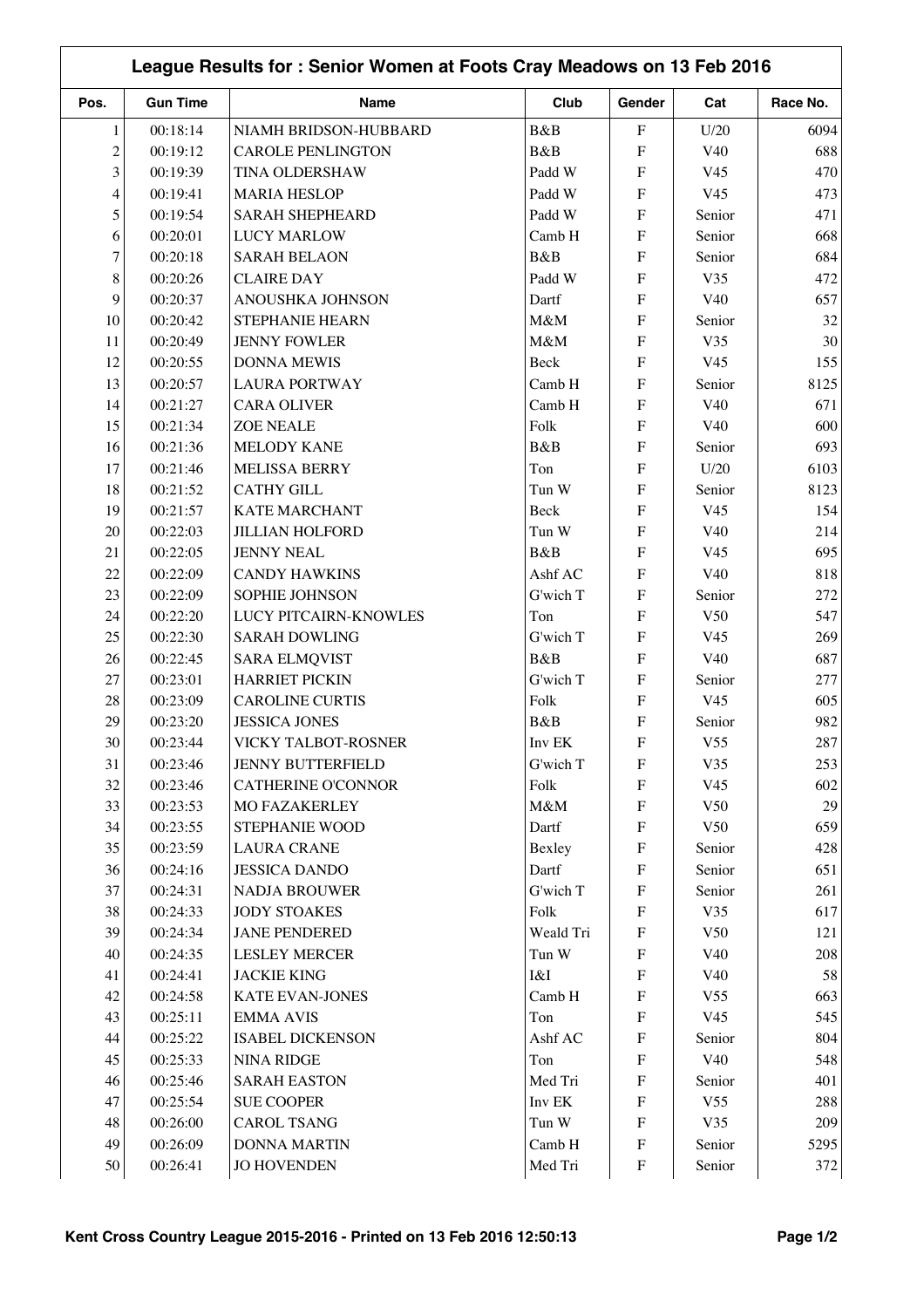| League Results for: Senior Women at Foots Cray Meadows on 13 Feb 2016 |                 |                             |               |              |                 |          |  |
|-----------------------------------------------------------------------|-----------------|-----------------------------|---------------|--------------|-----------------|----------|--|
| Pos.                                                                  | <b>Gun Time</b> | <b>Name</b>                 | Club          | Gender       | Cat             | Race No. |  |
| 51                                                                    | 00:26:45        | <b>CARLY MARTIN</b>         | Camb H        | $\mathbf{F}$ | Senior          | 5294     |  |
| 52                                                                    | 00:26:48        | <b>ROSA SAMPSON GEROSKI</b> | $G$ 'wich $T$ | F            | Senior          | 268      |  |
| 53                                                                    | 00:26:59        | <b>ELIZABETH IVES</b>       | Dartf         | F            | V45             | 658      |  |
| 54                                                                    | 00:27:03        | <b>GEMMA RICHARDSON</b>     | Tun W         | F            | Senior          | 211      |  |
| 55                                                                    | 00:27:33        | <b>EMMALONG</b>             | Folk          | F            | V45             | 622      |  |
| 56                                                                    | 00:27:53        | <b>SUE JAMES</b>            | Padd W        | F            | V60             | 464      |  |
| 57                                                                    | 00:28:51        | <b>RENEE-MARIE YOUNG</b>    | Dartf         | F            | V <sub>40</sub> | 661      |  |
| 58                                                                    | 00:28:58        | <b>EMMA HARKINS</b>         | G'wich T      | $\mathbf{F}$ | Senior          | 248      |  |
| 59                                                                    | 00:28:58        | <b>THEA SAUNDERS</b>        | G'wich T      | F            | Senior          | 275      |  |
| 60                                                                    | 00:31:18        | <b>SARAH COLVELLY</b>       | Bexley        | F            | V <sub>35</sub> | 8129     |  |
| 61                                                                    | 00:32:20        | <b>GERALDINE LEGON</b>      | Bexley        | F            | V <sub>55</sub> | 425      |  |
| 62                                                                    | 00:32:22        | <b>BETTY FEREBEE</b>        | Bexley        | F            | V50             | 426      |  |
| 63                                                                    | 00:32:58        | <b>HILARY LOGAN</b>         | $G$ 'wich $T$ | F            | V <sub>35</sub> | 249      |  |
| 64                                                                    | 00:34:42        | <b>TINA EKE</b>             | Folk          | F            | V <sub>55</sub> | 603      |  |